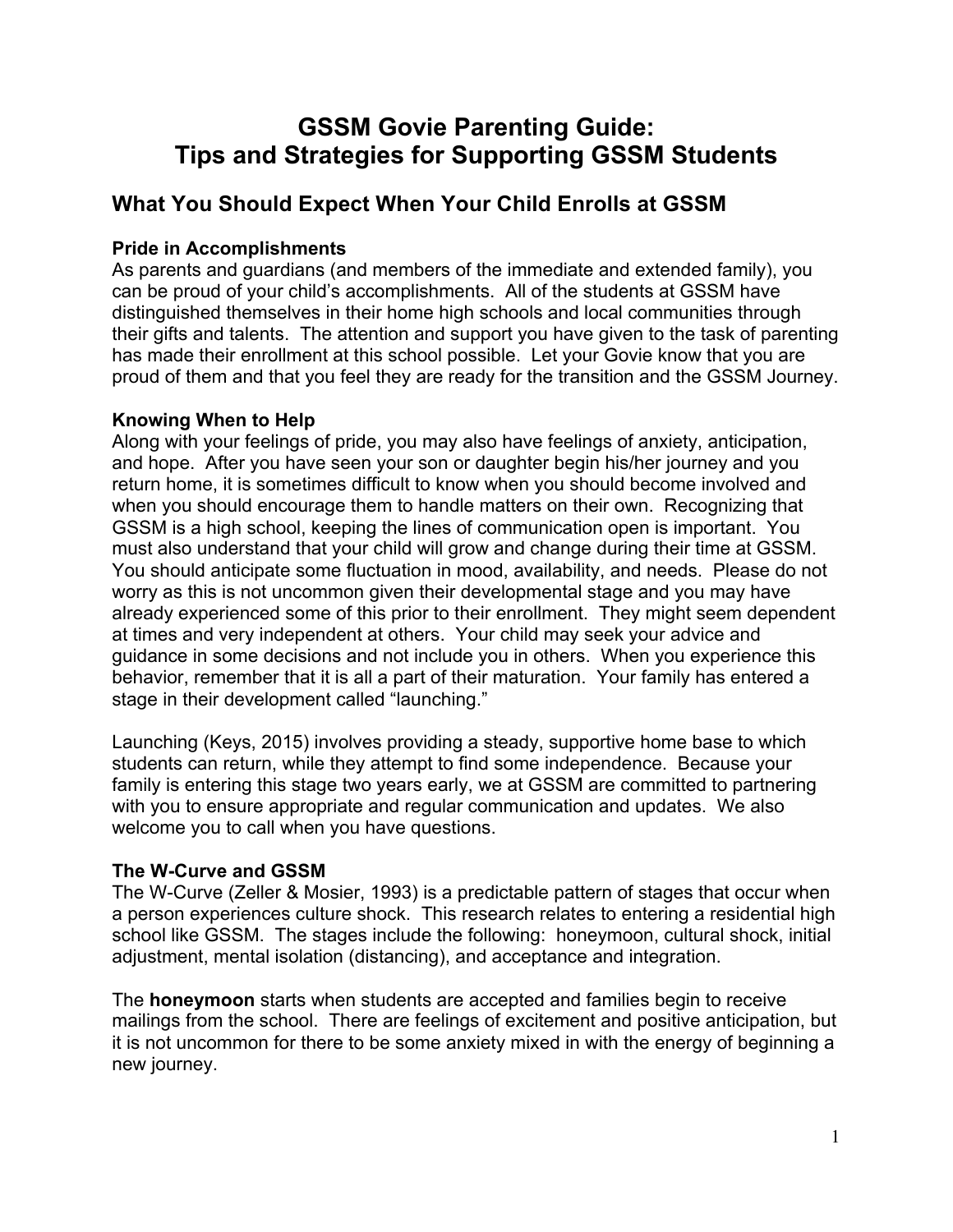**Culture shock** begins around move-in as acclimating to the new environment begins to set in. Adjusting to roommates and suitemates, learning where to shop, navigating the location of their classes, learning instructors' teaching styles and expectations, and maintaining ties to their home communities are a part of this stage. This is a period of positive change and personal conflict.

**Initial adjustment** occurs after working through the previous stage. Students fall into a routine and gain a sense of control. While there may still be conflicts and challenges, they are developing a rhythm and learning to manage things.

Some students may experience **mental isolation** and begin to distance themselves as they compare their new normal to the culture of home. There may be relapses of homesickness as they feel caught between two worlds. Some may feel that their beliefs and value systems are being challenged and they may have difficulty adapting or integrating to the school's standards. It is important that students figure out ways to integrate their personal values into their GSSM experience. This can be challenging for high school students, but there are individuals within the school to assist them.

The last stage, **acceptance and integration**, can also be interpreted as connectedness. As students become engaged in the life of the school and learn to balance the various aspects of their experience, they begin to feel a connection to the community. They learn to rely on their new home and GSSM becomes an extension of their family.

#### **Visiting Your Govie**

Parents are welcome to visit their students as often as you like, but we ask that you be mindful of their class and study schedules. We all enjoy seeing our parental partners on the campus and as you acclimate to not having your child home every day, checking on them periodically is helpful to you and them.

We understand that in addition to missing their immediate and extended families, they also miss their pets. You are welcome to bring your family pets when you visit, but we ask that you not bring them in the building. Only certified therapy animals will be permitted inside. Also note that it is the expectation that pets remain in the care of their owners when on GSSM property and that pet owners clean up after them as necessary.

## **Constructing a Support Network**

Each GSSM student is unique and brings to the Governor's School their own strengths and vulnerabilities. For this reason, each student needs to construct a support network in addition to their parents and extended families. We ask that you encourage this while assuring them that you will always play an integral part in their networks.

**Academic Advising.** All GSSM students are assigned an academic advisor. These faculty members work with their advisees to ensure they are receiving appropriate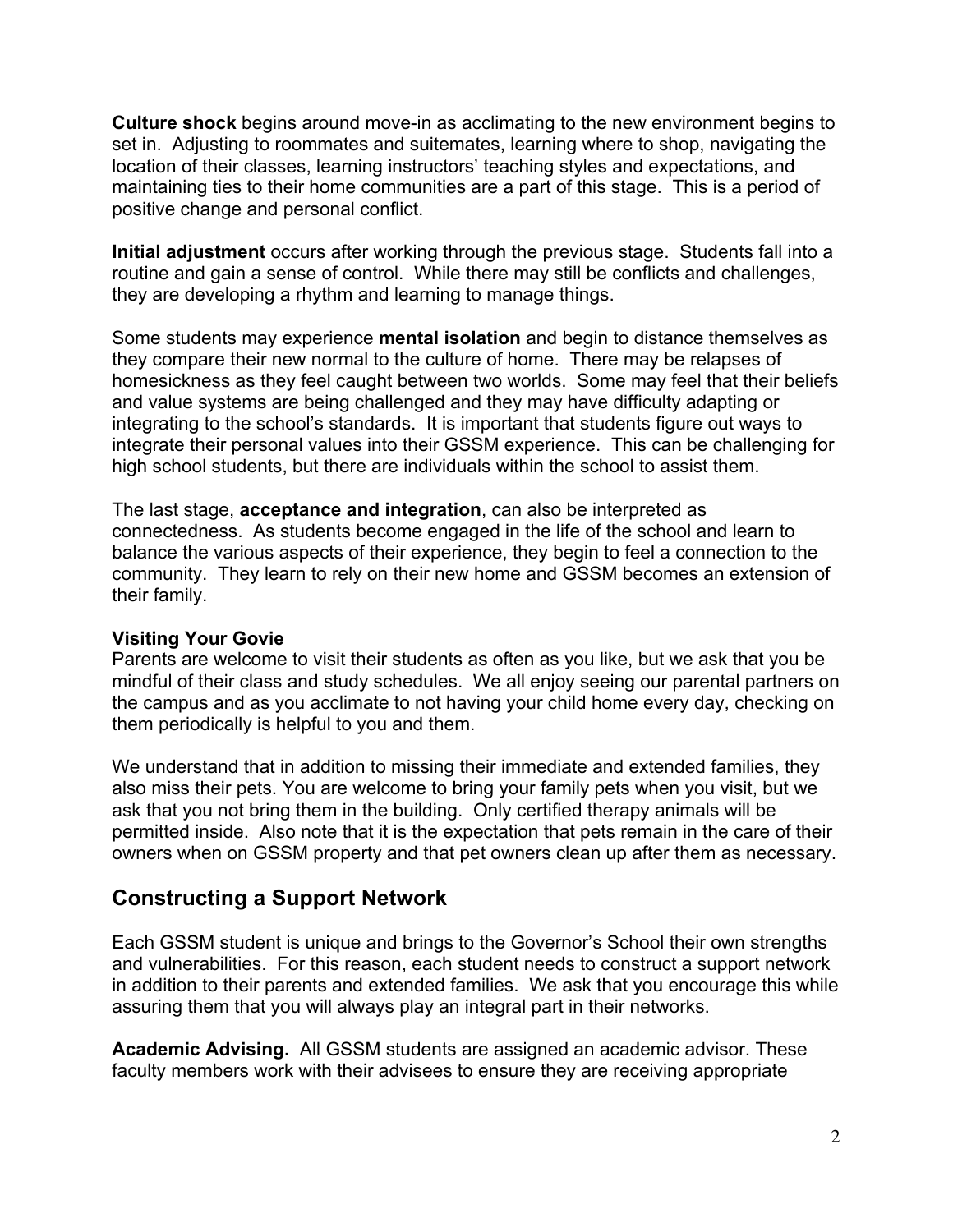guidance in their courses. The registrar, college counselors, and students' instructors also work closely with students to provide support.

**Center for Academic Success.** In 2017, GSSM opened the Center for Academic Success and introduced the Academic Transition Seminar, which is designed to assist students in adjusting to GSSM's rigor by helping them learn and develop strategies to support their success. The Center also coordinates, in conjunction with the academic departments, peer tutoring centers.

**GSSM Faculty.** The faculty at GSSM is committed to the academic success of all students. They are available to work with students outside of the designated class times, and they welcome students to come by their offices if they are having trouble with course material. They also welcome hearing from parents. Email is the best vehicle for communication.

**Residence Life Staff.** Whenever school is in session on the Hartsville campus, a residence life coordinator (RLC) is physically present on the campus. These professionals live in the residence hall with your students and are available to assist you 24 hours a day unless it is a long weekend or other break (e.g. Thanksgiving, Christmas, Winter Break, and Spring Break). Under the leadership of the Dean of Students, RLCs and the resident assistants (RAs) who assist them in managing the residence hall, often have the best perspective on how your child is adjusting to life at GSSM. Every day, someone from the residence life staff will lay eyes on your son or daughter. Please encourage your child to allow these professionals and paraprofessionals to assist them as they adjust to life at GSSM.

**Wellness Counseling.** Rigorous academic coursework for talented high school students brings many opportunities, but not without some stress and challenge. These pressures, coupled with where students may be developmentally are things we have to consider in supporting the success of our students. GSSM offers on-site counseling services. Students are able to access the resources of a licensed mental health professional in a setting that is convenient, comfortable, and completely confidential.

**GSSM Technology.** The Governor's School provides a variety of IT services to meet the instructional technology needs of the school. The department works with faculty, staff, and students to enhance teaching and learning through the infusion of technology across the curriculum and the co-curricular.

**College Counseling and Advising.** Please encourage your child to investigate various college options. While you may have a "dream college" in mind, considering different types of institutions is always beneficial.

Our college counselors begin their work with GSSM students in the spring of the junior year through the College Planning Seminar. The seminar continues into the first semester of the senior year. In addition, individual meetings are held with seniors very early in the fall to assist them in refining their college lists. In most cases, college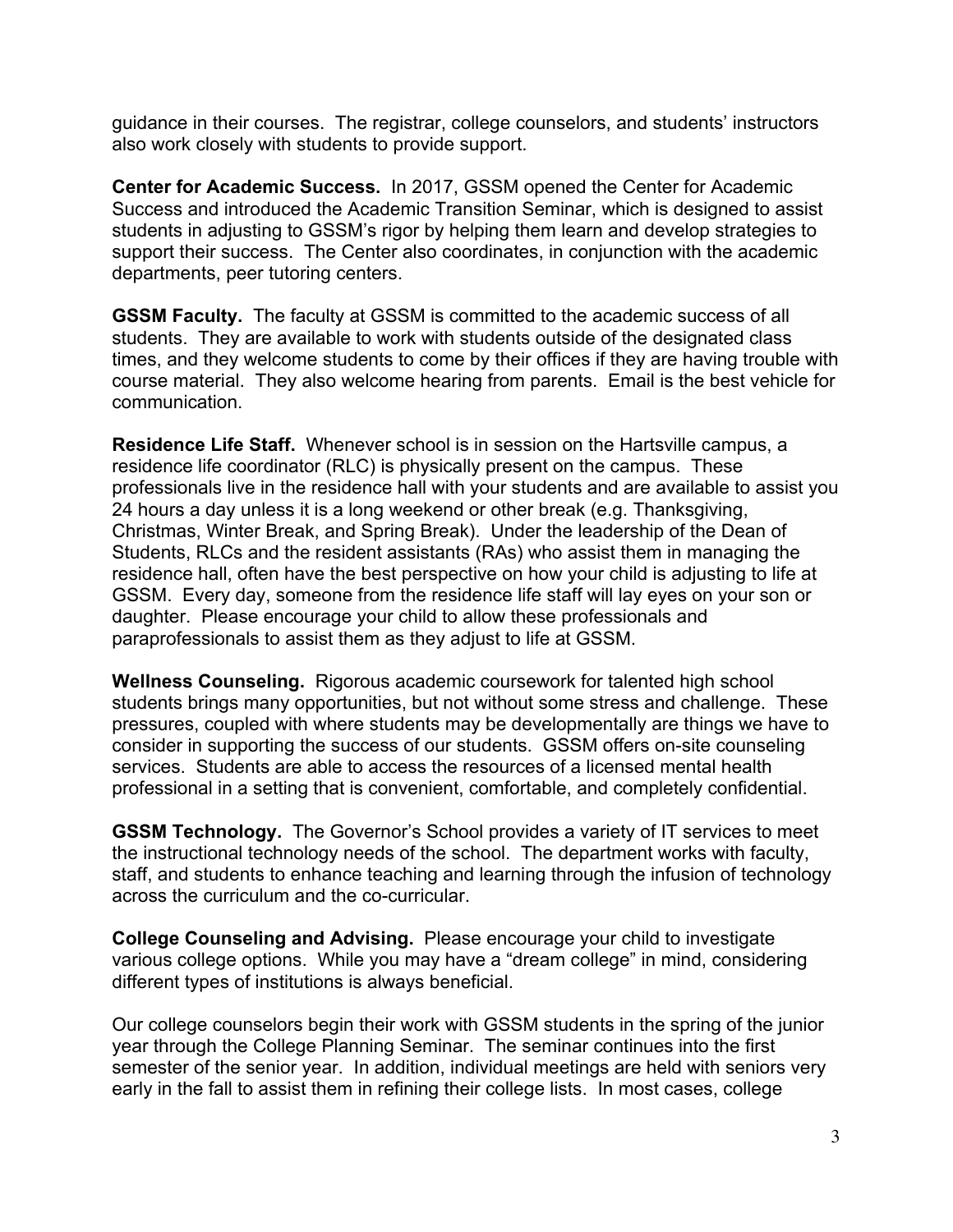applications are completed by December  $1<sup>st</sup>$  of the senior year. This ensures completion before final exams and gives students the chance to relax over the holiday break. Juniors start to meet their college advisor during the second semester of their junior year.

GSSM uses a program called *Scoir* to assist students with the college planning process. Parents will receive an invitation to join and are asked to complete an online questionnaire. Access for junior parents is provided in early spring.

# **Learning to Care for Self**

**Health Services**, coordinated by our Lead Nurse, are provided to all GSSM students. Services include the evaluation and treatment of minor illnesses and the distribution of most medication in keeping with SC state regulations. Our nurses are contracted through our local hospital, Carolina Pines Regional Medical Center, and hours begin at 7:00 a.m. on the week days. The office closes at 11:00 p.m. on Sunday through Thursday and at 11:30 on Fridays and Saturdays. They generally open at 7:30 on Saturdays and 11:00 a.m. on Sundays. To support your students and ensure compliance with DHEC regulations, we require a copious amount of paperwork each year on our students. This, along with health insurance, which is also required, allows us to provide the best possible care for your children.

At this point in your child's life, it is important that they learn to take responsibility for their health and learn the habits of good health maintenance. Education on preventative and wellness strategies for healthy lifestyles is among the services offered. It is also important that students seek medical attention as soon as they start to feel sick or become injured. Referrals to local medical providers are made in consultation with parents when appropriate. Encourage your child to become familiar with services and their insurance information before it is needed and to keep a copy of their insurance cards with them for easy access. We ask that students have access to some money for co-payments and prescriptions in case they become ill. You will be contacted as soon as possible if your child is sent to the doctor for an illness or injury. Because we are a residential school, in some cases, it may be necessary for students to return home to your care to recuperate.

**Wellness Counseling Services** are provided by a licensed mental health professional in a confidential setting. Students seek assistance for a variety of issues, but it is important to note that GSSM is not a therapeutic school. Issues common to high school students include relationship issues, homesickness, stress, anxiety, grief, and depression, along with others. Referrals are made to our wellness counselor by faculty, staff, parents, or other students, but in most cases, students self-refer through the encouragement of their peers or parents.

Some GSSM students come to us already working with counselors in their local communities. We encourage you to maintain those contacts. Students who need counseling beyond what can be reasonably provided by our wellness counselor are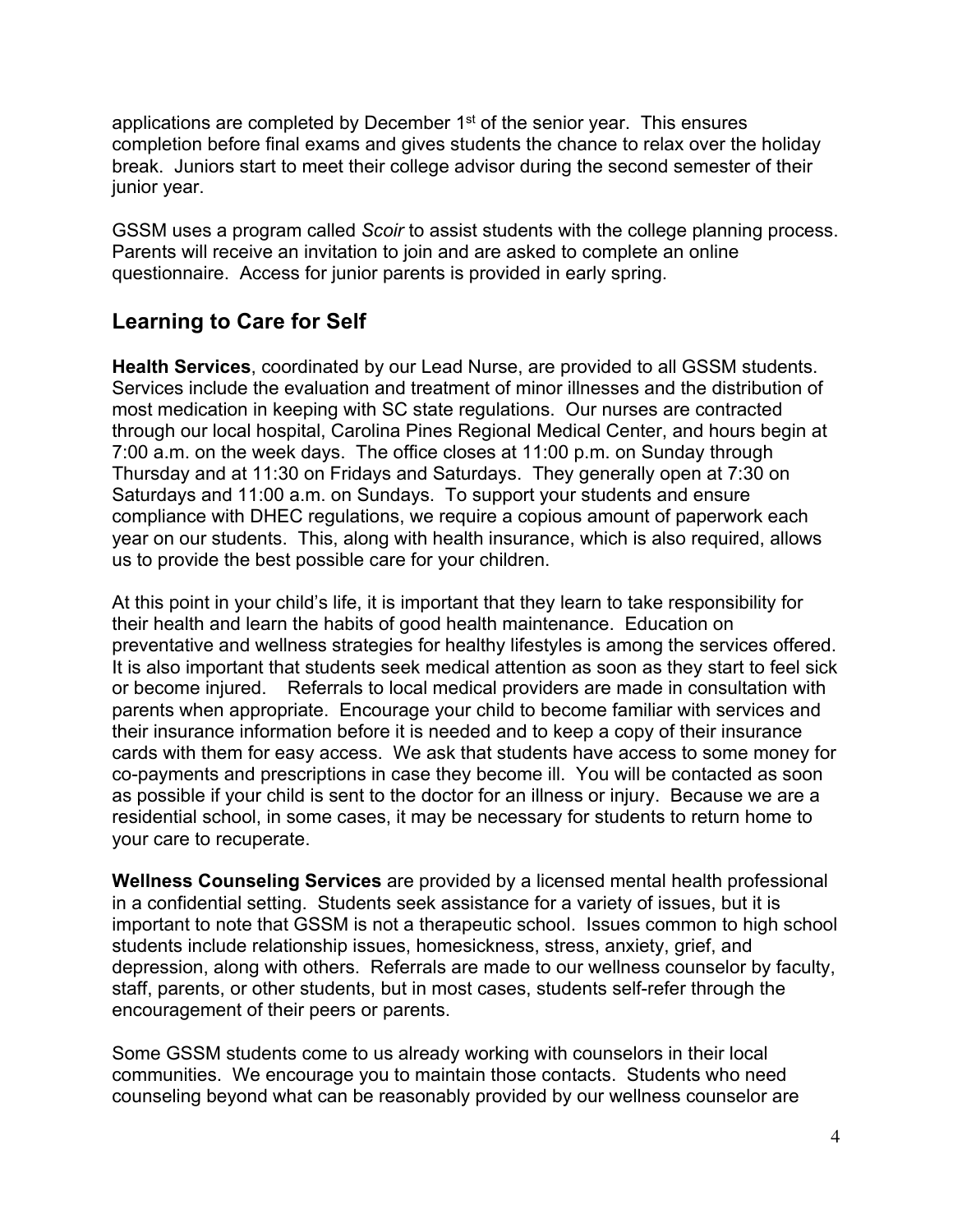expected to arrange for those therapeutic services in their home communities under the supervision of their parents. This protocol is designed for the safety of the student. It also ensures that the entire family is engaged to support the overall wellness of the student. With your approval, these mental health professionals work closely with our staff to support our students.

In addition to the wellness services provided by our nurses and wellness counselor, it is the philosophy of GSSM to encourage health, positive, emotional, and psychological growth in all of our students. At the Governor's School, seeking assistance and support from members of our wellness team, the residence life staff, or others is a sign of strength, not weakness. We promote seeking help for academic, social, emotional, and residential issues that may arise during students' enrollment. We also encourage parents to be in touch if they become aware of things that need to be called to our attention.

## **Balance, Character, and Self-Discipline**

### **Standards of Conduct**

Your child will become familiar with the patterns of conduct that are indicative of good character and citizenship in this community. GSSM is committed to providing a safe and healthy environment for its students. The school's community standards are designed to support community and students' safety and well-being. These standards are intended to assist them in navigating this experience. The *Student Handbook* is the official manual for GSSM students and their families and it provides detailed information on the school's policies, practices, and protocols. We encourage you to consider how these standards and expectations support student success. We are committed to integrity in our processes and in interactions with our students.

While we understand that our students come from different backgrounds and experiences, as a residential school, our community embodies values similar to those of a family. We foster civility, consideration, collective responsibility, and support in addition to personal accountability and respect for ourselves, each other, and all community members. We value diversity, and we are inclusive within the context of a residential high school for underage students.

#### **Student Involvement**

Although academic excellence and success are GSSM students' main priorities, we know that they will not fully develop if the experience is not balanced with offerings that support their emotional and character development. To this end, a holistic experience, which includes social, cultural, and physical development, is a part of their educational process at the Governor's School. Engaging in athletic activities, campus life programming, and community service are important parts of their two years at the school.

The co-curricular and experiential are invaluable and critical to a holistic education. Students are expected to improve their abilities to handle various relationships as they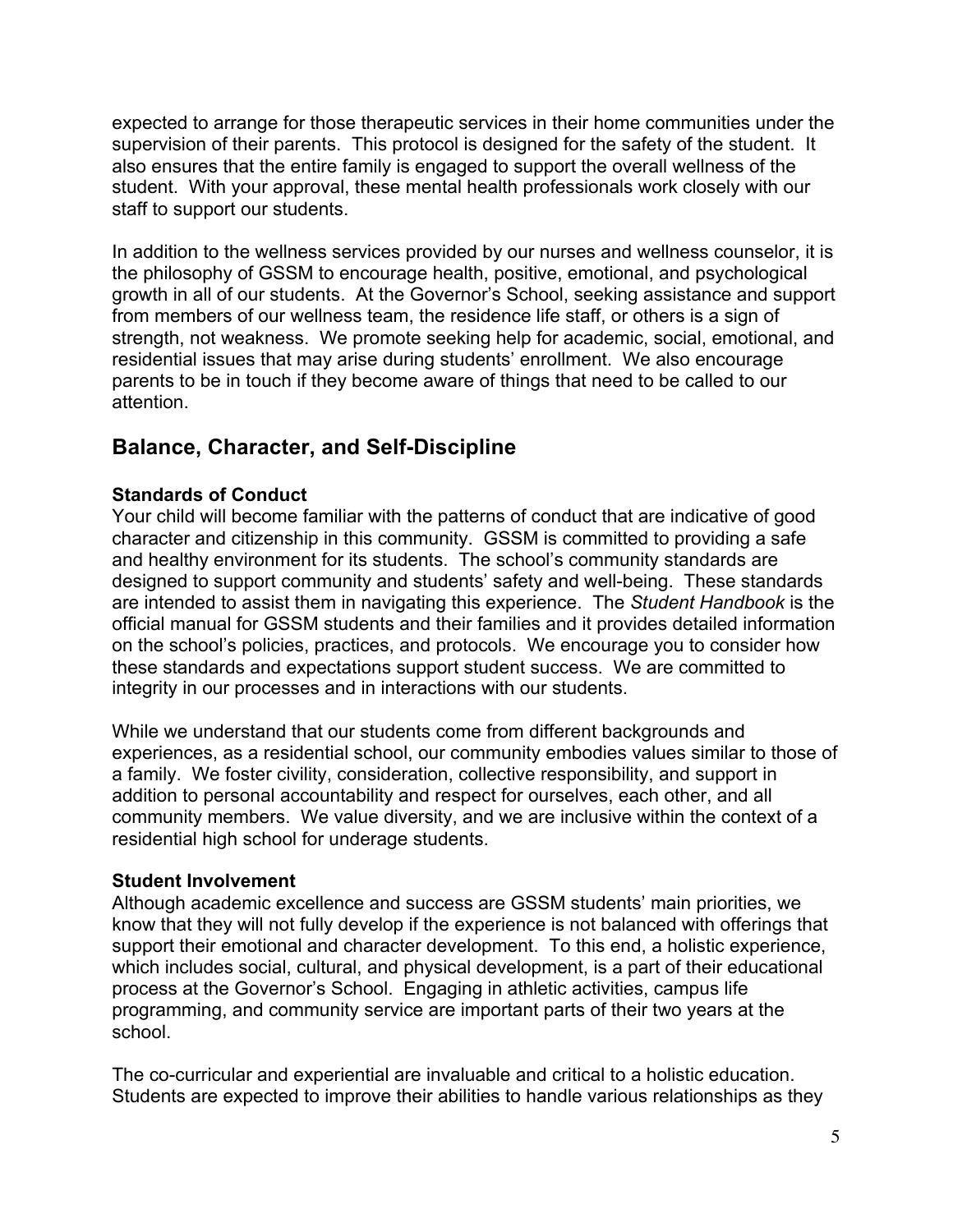live and interact with people from different backgrounds. They will continue to develop their emotional intelligence along with their leadership, problem solving, and decision making abilities while enrolled at GSSM. These skills are developed and nurtured through participation in athletics, campus committees, clubs and organizations, and service.

The Governor's School provides a vibrant athletic program that is open to all students. Our sports teams are competitive and many Govies try organized sports for the first time at GSSM. Approximately 70% of our students play varsity sports through a program that has garnered a number of state and regional championships in multiple sports.

Participation in the arts is also encouraged and supported for those students who are interested. The Art Studio is a fluid space where students with artistic prowess nurture their talents and other students discover their inner artist. Spending time in the studio serves as a stress reliever for some of our students, and their work is exhibited in various venues throughout the state. Our music program is thriving and our musical groups are often sought after to perform at various activities in the Hartsville community. GSSM's music coordinator offers private lessons and partners with Coker College to support students' participation in their musical groups. Some Govies begin their performance journeys at GSSM, and some audition and participate in State and Region Band and Orchestra.

In addition, an array of programs is offered throughout the year to encourage balance in the lives of our students and to support their growth. They include strategies in managing anxiety and depression, safety and self-awareness, self-advocacy, confidence building, and others. As a community of responsible citizens, GSSM promotes the values of accountability, commitment, compassion, fairness, honesty, respect, responsibility, safety, trust, and wellness. Workshops and other activities often center on student interest and what may be going on in the life of the school at a particular point in the year.

## **Success at GSSM**

#### **Recognizing the Difference**

As a member of a community of gifted and talented individuals, Govies will face new and exciting challenges at the Governor's School. Some will discover that even though they had a history of receiving excellent grades at their former high school, top grades are more difficult to earn at GSSM. At first, this may affect their confidence. Students who realize that they may need support may not be comfortable seeking it. Please encourage your child to use the resources that are available to them, which includes the entire GSSM family. Educators who provide instruction inside and outside of the classroom are able to help students explore strategies for handling challenges, but no one can provide more assistance in academic matters than their instructors. Please reinforce that there is no shame in asking for help and that it is nothing to be